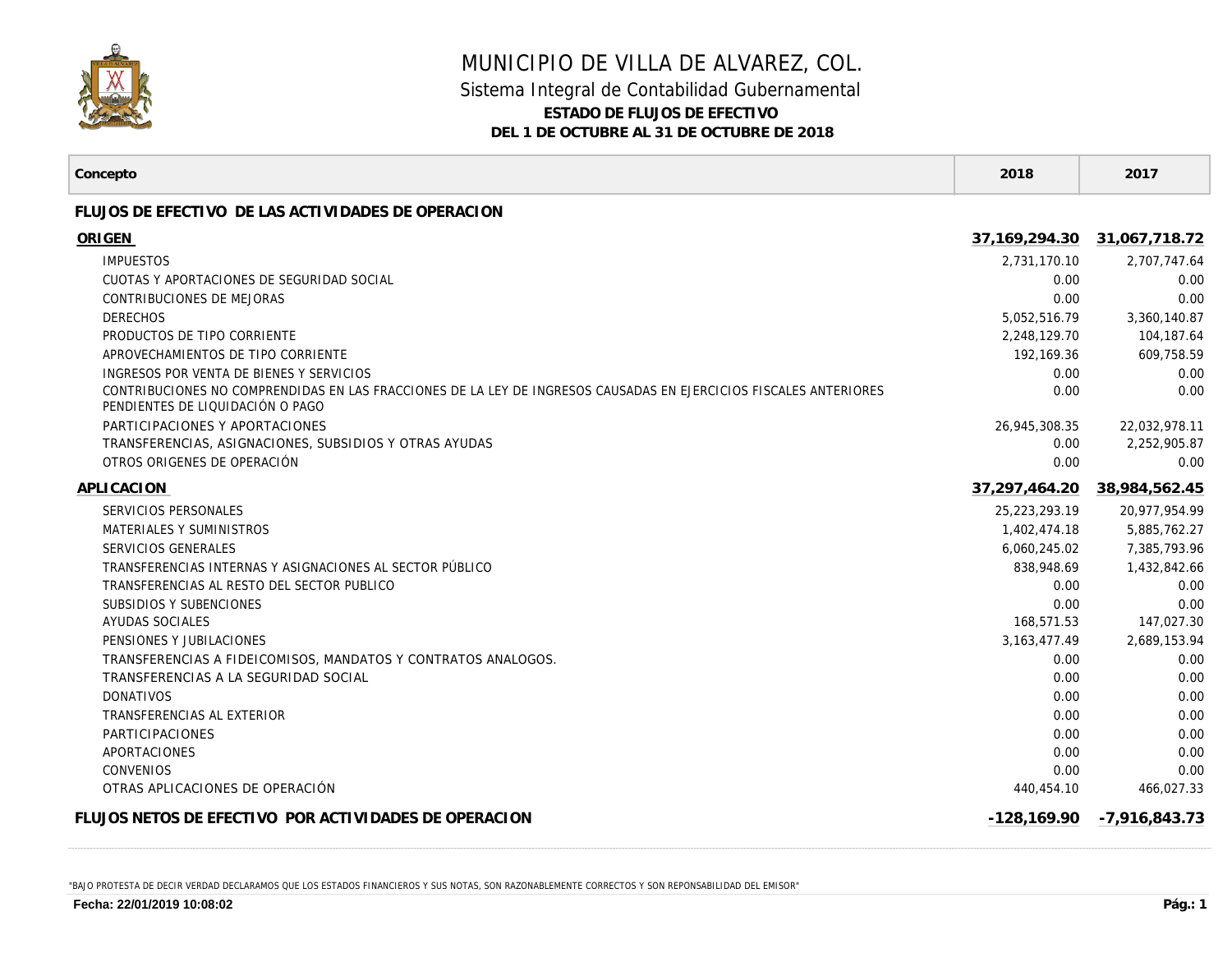

## MUNICIPIO DE VILLA DE ALVAREZ, COL. Sistema Integral de Contabilidad Gubernamental **ESTADO DE FLUJOS DE EFECTIVO DEL 1 DE OCTUBRE AL 31 DE OCTUBRE DE 2018**

| Concepto                                                                        | 2018                         | 2017                           |
|---------------------------------------------------------------------------------|------------------------------|--------------------------------|
| FLUJOS DE EFECTIVO DE LAS ACTIVIDADES DE INVERSION                              |                              |                                |
| <b>ORIGEN</b><br>BIENES INMUEBLES, INFRA ESTRUCTURA Y CONSTRUCCIONES EN PROCESO | 5,543,657.87<br>3,805,405.90 | 9,285,869.51<br>9,256,605.88   |
| <b>BIENES MUEBLES</b>                                                           | 0.00                         | 0.00                           |
| OTROS ORIGENES DE INVERSION                                                     | 1,738,251.97                 | 29,263.63                      |
| APLICACION<br>BIENES INMUEBLES, INFRA ESTRUCTURA Y CONSTRUCCIONES EN PROCESO    | 7,531,159.97<br>6,407,673.94 | 18,049,827.44<br>13,156,005.42 |
| <b>BIENES MUEBLES</b>                                                           | 1,077,485.12                 | 4,315,865.16                   |
| OTRAS APLICACIONES DE INVERSION                                                 | 46,000.91                    | 577,956.86                     |
| FLUJOS NETOS DE EFECTIVO POR ACTIVIDADES DE INVERSION                           | $-1,987,502.10$              | $-8,763,957.93$                |
| FLUJOS DE EFECTIVO DE LAS ACTIVIDADES DE FINANCIAMIENTO                         |                              |                                |
| ORIGEN                                                                          | 62,633,732.45                | 66,589,642.36                  |
| <b>ENDEUDAMIENTO NETO</b>                                                       | 0.00                         | 0.00                           |
| - INTERNO                                                                       | 0.00                         | 0.00                           |
| - EXTERNO                                                                       | 0.00                         | 0.00                           |
| OTROS ORIGENES DE FINANCIA MIENTO                                               | 62,633,732.45                | 66,589,642.36                  |
| APLICACION                                                                      | 63,991,637.73                | 62,103,456.13                  |
| SERVICIOS DE LA DEUDA                                                           | 358,634.90                   | 519,504.77                     |
| - INTERNO                                                                       | 358,634.90                   | 519,504.77                     |
| - EXTERNO                                                                       | 0.00                         | 0.00                           |
| OTRAS APLICACIONES DE FINAN CIAMIENTO                                           | 63,633,002.83                | 61,583,951.36                  |

"BAJO PROTESTA DE DECIR VERDAD DECLARAMOS QUE LOS ESTADOS FINANCIEROS Y SUS NOTAS, SON RAZONABLEMENTE CORRECTOS Y SON REPONSABILIDAD DEL EMISOR"